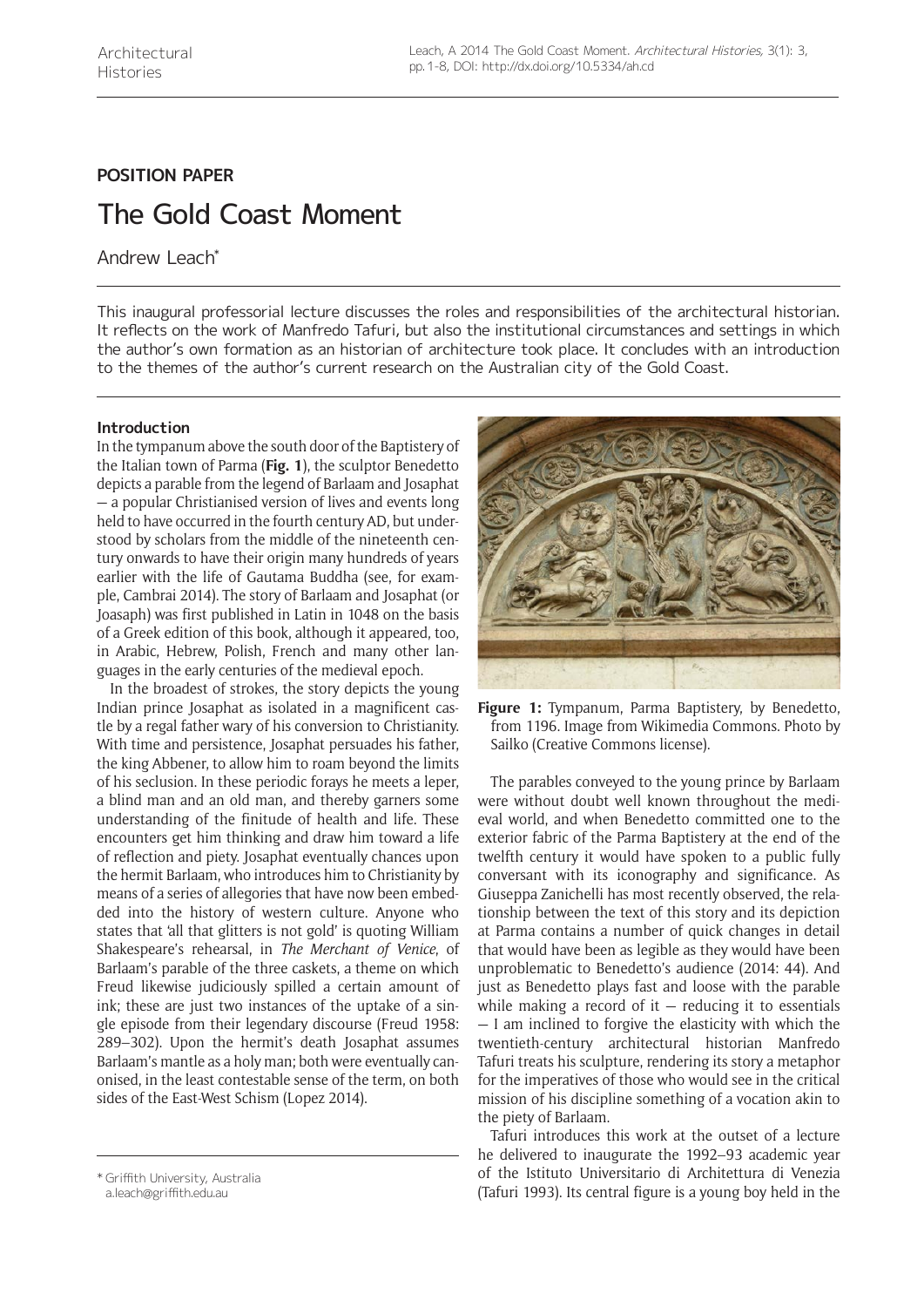

Figure 2: Piazza San Marco with the Basilica, by Canaletto, ca. 1730. Photo courtesy of Fogg Art Museum, Cambridge, Mass. Image from [Wikimedia Commons.](http://commons.wikimedia.org/wiki/File%3APiazza_San_Marco_with_the_Basilica%2C_by_Canaletto%2C_1730._Fogg_Art_Museum%2C_Cambridge.jpg)

branches of a tree in which, according to legend, he has taken refuge to escape a marauding unicorn — although both Benedetto and Tafuri omit this detail. The boy is safe for the moment, but just beneath him a dragon lies in wait. At the very base of the tree two wolves (originally mice) gnaw on the trunk. The boy is distracted by his discovery of a trickle of honey and he begins to forget the dangers below. But eventually the wolves will make their way through the tree and then the boy is toast. The wolves are depicted respectively as white and black, symbols of day and night repeated in the iconography of two charioteers whose encircled figures flank the tree — one depicting the sun and the other the moon. The inexorable march of time, Tafuri tells us, paraphrasing Barlaam's lesson to Josaphat, pays no heed to the importance we see ourselves as having to the world, while we, like the boy, enjoy our honey oblivious to the peril to which, as surely as day follows night, we will inevitably succumb.

As has been observed by Arthur Kinglsey Porter, a pioneer in the study of Romanesque architecture and sculpture, the tympanum at Parma encapsulates the profound theme of the insignificance of man, which Benedetto exercised across the entire surface of the Baptistery. As the historian notes, the 'west portal [depicts] the six ages of the world, the six ages of man, the six works of mercy and the six scenes from the parable of the vineyard, all put in parallel'. They portray, as he states simply, 'some of the deepest thoughts of the medieval philosophers and theologians' (1915: 150).<sup>1</sup> Tafuri, however, renders the parable as a fundamental choice: between treating the present as inevitable and inert, a kind of natural state, or as a confluence of circumstances and choices, a moment forged out of chaos and pregnant with possibilities.

#### **The Dignity of the Moment**

I have long found Tafuri's work important because of the obligation it imposes upon the historian of architecture to stage a confrontation between the past and present; because of his assertion of the fragility of the historical images from which we draw so much authority; and because of his insistence upon the open nature of what comes next. The poignancy of this lecture rests in no mean way on its status as one of his last (perhaps even *the* last of his) public lectures, delivered under circumstances in which he was well aware of his own mortality. As it happened, he died one year and one day after delivering this oration. It was entitled 'Le forme del tempo' (February 22, 1993) and given in the Aula Magna of the Tolentini complex at Venice, where in the course of his twenty-five years as chair of architectural history he had, arguably, gone further to clarify the responsibilities of those who would enter that field than any individual of his time. As in Benedetto's retelling of the medieval parable of the besieged boy taking solace in the pleasure of his honey, Tafuri sought to persuade us that the goal of history is to foster a critical consciousness that is not blind to the conditions in which each of us works and thinks and that returns to the present, rather than the past, responsibility for the future.

In February 1993, Tafuri's subject was Venice and the way its temporality is absorbed and interiorised to render the island-city as a mask. He gestures to an essay by Georg Simmel (1907), in which the Berliner observes that the Venetians 'are somewhat like actors who vanish to the left and to the right of the scene, where alone the play takes place, being without causality in the reality of what occurred before, and without effect in the reality of what comes after' (**Fig. 2**). A little later he continues: 'And here is the true cause of Venice's dreamlike character which has long been noticed. Reality always startles us' (Simmel 1907: 44).

To the figure of the imperilled medieval boy beset by wolves and dragons Tafuri adds that of the tricipitium, famously captured in Titian's *Allegory of Time Governed by Prudence* (1565–70) (**Fig. 3**). Exercising a figure that embodies distrust in the future — almost taken, as Tafuri suggests, as 'the public symbol of Venice' — Titian rehearses the ancient notion of time as cyclical: youth (represented by the figure of the dog) gives way to maturity (the bear), which in turn gives way to age (again the wolf). Above each head of Titian's tricipitium we read the words 'Ex praeterito / praesens prudenter agit / ni future[m?]  $\arctan\left[\frac{m}{2}\right]$  deturpet'  $-$  'from the experience of the past, the present acts in prudence, lest it spoil the actions of the future' (Tafuri 1993: 182–83; also 1985: 20–23). But always the wolf, ready to consume. And always reality, ready to startle.

For the past is not like Venice. It does not have, to again quote Simmel, 'the ambivalent beauty of an adventure that is immersed in a life without roots, like a blossom floating in the sea' (Simmel 1907: 46). It is messy, rife with conflict and compromise, in every respect as complex and contradictory as the present. Hence the importance of the *moment* as that unit of historical time in which intentions, circumstances and their respective limits converge. History is less an arc than an accumulation; less a line than a series of points marking the intersections of all manner of lines  $-$  it is always a mess, and where the past is a mess, the historian has one of two jobs to do: to play the housekeeper, putting things in order, defining for each bit of detritus a proper place, to determine what belongs and what does not — to suppress chaos and focus on enjoying the sweet honey one discovers under difficult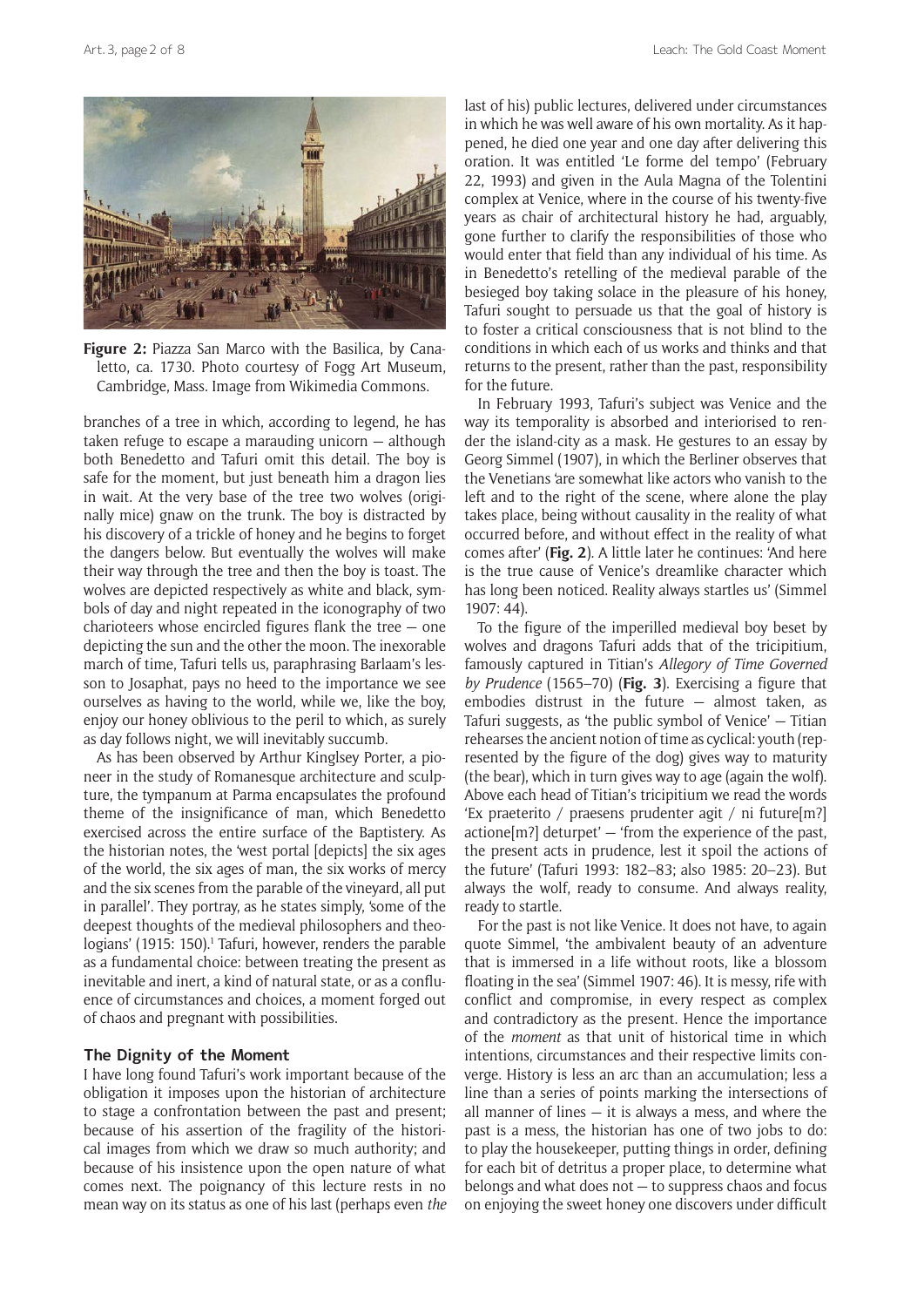

**Figure 3:** Allegory of Time Governed by Prudence, by Titian, ca. 1565. Photo courtesy of National Gallery, London. Image from [Wikimedia Commons.](http://commons.wikimedia.org/wiki/File%3ATitian_-_Allegorie_der_Zeit.jpg)

circumstances; or to agitate, rendering everything banal, declaring the past a crime scene and documenting as best one can those traces and effects that remain to be found — to refuse the mask and to foster a healthy distrust of the comforting effects of narrative.

Hence the title under which Tafuri's lecture would eventually be published: *La dignità dell'attimo* (The Dignity of the Moment), referencing the concessions one makes to the past as something that can be dealt with on its own terms. According dignity to the moment is to wake up to the world as it was and to give up on the past we want in the present.

#### **Critic and Conscience**

The idea of intellectual responsibility this suggests lurked in the background during my time as a student at Victoria University of Wellington, with special reference to a defining line of New Zealand's Education Act of 1989. This Act of Parliament was drafted and debated under a succession of education ministers, but first and most notably under Prime Minister David Lange, who had assumed that portfolio to oversee a series of sweeping education reforms. He pushed these through amidst an ugly breakdown of the Labour Party's leadership around economic issues that had become all consuming in the wake of the '87 Crash, which saw Geoffrey Palmer assume the premiership and steer Labour towards the opposition benches for most of the following decade. Perhaps as a consequence of these more immediate and unsettling events, the Act responded to Lange's vision of the special burden borne by public institutions in maintaining the long view.

The Act stipulated that beyond being simply a place of advanced education and research, 'a repository of knowledge and expertise,' the university should also 'accept

a role as critic and conscience of society' (New Zealand Government 1989: 162, subss 4[a][iv-v]; also Jones, Galvan and Woodhouse 2000).

Discussion around the role of the university  $-$  and especially of the humanities therein  $-$  was noticeably punctuated by this motif across the 1990s, especially as during that decade, the university sector was squeezed in a way that seems fairly mild now, while also grappling with the nature of its basic obligations. Having left New Zealand a decade ago, I see no reason to discard this idea of the university, imbued as it is with the notion that academic freedoms are bound up with intellectual and social responsibilities. Of course, as Stefan Collini observes at the outset of his book *What Are Universities For?* 'Asking what something is *for* all too often turns out to be asking for trouble' (2012: 1). The same can be said for asking what something *is* when what it *is* implies what it should *do*. This applies to architectural history as much as to any form of intellectual work. And we are not doing our job if we don't court trouble by asking.

# **Books on Rome**

Historians of all specialisations subjected their field to intense scrutiny across the twentieth century's middle decades, in part responding to a paradox, exposed around the Second World War, of history's capacity to serve as both a civilising force and a legislation for the most horrific acts of inhumanity. Marc Bloch's posthumously published *Apologie pour l'histoire*, which he wrote in 1944 (the year of his execution), is an urgent expression of this intellectual crisis. The progressive French debate in which he played a major part, anchored to the journal originally called *Annales d'histoire* économique *et sociale*, explored the political effects of writing a history concerning neither great deeds nor great men (Burke 1991). It gave new meaning to the idea of *faire l'histoire* as an act of perpetual reconstruction — discovering new images and relationships through the erosion of historical certainties (Le Goff and Nora 1974). It demonstrated the capacity of narrative to exclude and alienate, and provoked a search for new bases for writing history, new tools and tactics that could attend, layer by layer, to a 'total history' that would always and necessarily remain beyond reach. The totalitarian regimes that had arisen in the 1920s and '30s served as a close reminder of the dangerous ends to which historical abstractions, like the imperial model of ancient Rome, could be enlisted.

Post-war scholars of intellectual history at Cambridge likewise argued against the kind of historical clarity that can only come from preventing, as the saying goes, the facts from getting in the way of a good story. This kind of history, claimed Quentin Skinner, is mythology, rather than history, and to 'demand from the history of thought a solution to our own immediate problems is […] to commit not merely a methodological fallacy, but something like a moral error' (1969: 53). In the conclusion to his seminal article 'Meaning and Understanding in the History of Ideas', Skinner draws the distinction between 'what is necessary and what is the product merely of our own contingent arrangements' (1969: 53) — a distinction that recalls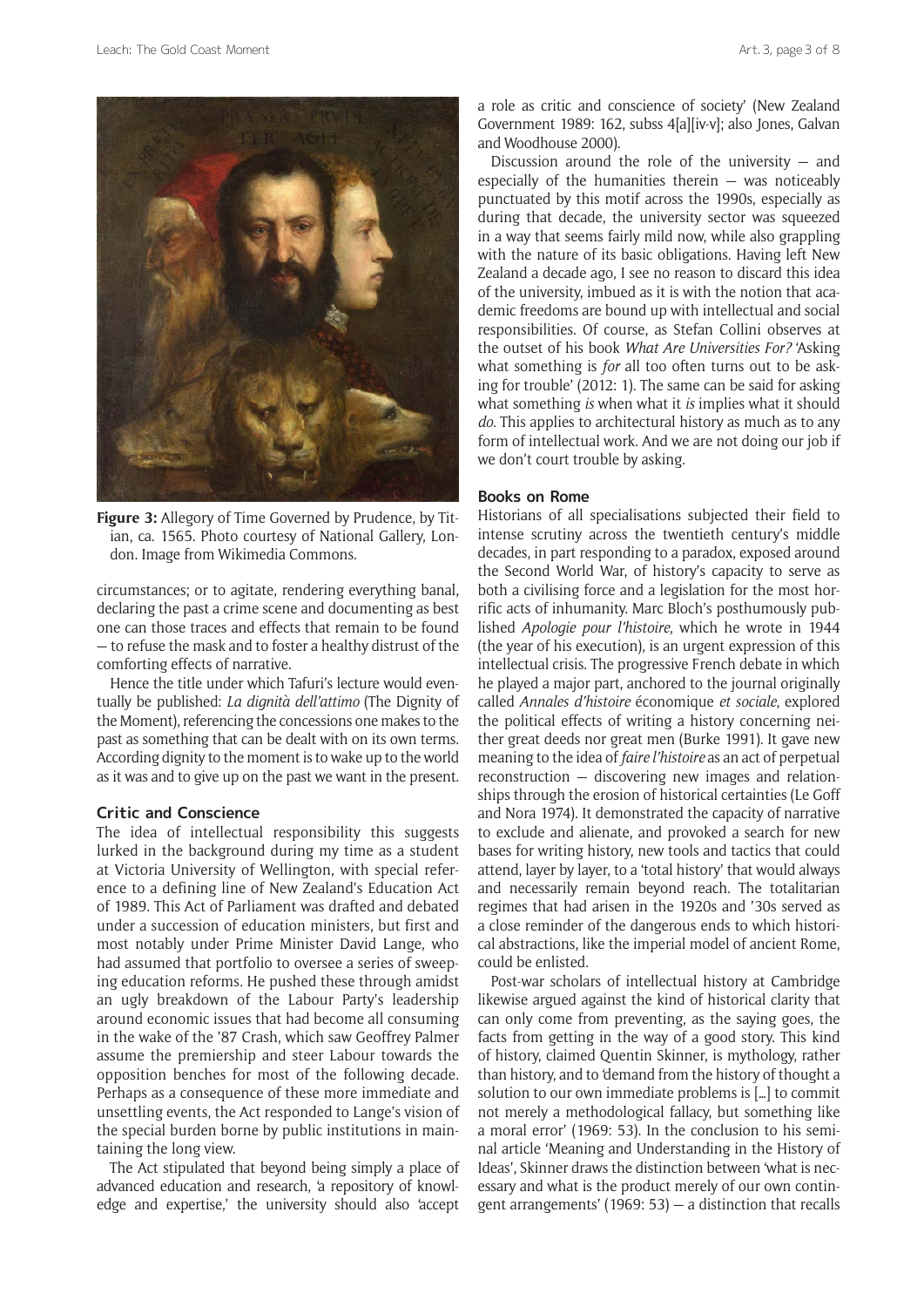

**Figure 4:** The Gold Coast, 2012. Photo by John Gollings. Reproduced with permission of the photographer.

the operative difference between chaos and the tidy room, consciousness and nonchalance.

The ethical imperative of all of these ideas of history, its uses and its tasks, finds an extreme expression in the final gesture made by the poet and aviator Lauro De Bosis. In the midst of Mussolini's rule of Italy, the 29-year-old took to the skies above the capital in October 1931 to distribute two documents respectively exhorting King Victor Emmanuel III to act in a manner worthy of his office and the citizens of Rome to recall the virtues of personal freedom. De Bosis traded fuel load for printed matter and after a half-hour flight across Rome dropping antifascist tracts he drifted out to sea where he is presumed to have crashed (Mudge 2004). An extraordinary episode on its own, it takes on greater meaning when we factor in the note he penned in the early hours of the morning of his final flight. He dispatched it to his friend Francesco Luigi Ferrari to publish in the Belgian review *Le Soir*, a final testament that first appeared in French as *Histoire de ma mort* (1931), and eventually in English as *The Story of My Death* (1933).

When my wife showed me an anthologised version of this note, I was in the middle of writing my dissertation. The imperative of this young writer seemed to resonate perfectly with the mission of my own subject: to absorb into the study of architectural history Mario Tronti's idea of a critique of ideology as a project just as prepared to take on the ideological scaffolding of the left as that of the right (Tafuri 1969; Tronti 1966: 152–59). De Bosis offers us a powerful image when he advises readers that 'Besides my letters, I am going to throw out several copies of a

magnificent book by Bolton King: *Fascism in Italy* [1931]. As one throws bread on a starving village,' he wrote, 'one must throw history books on Rome' (2004: 118).

If we can ask Venice to stand for the serenity of history's resolved images, Rome, in contrast, represents the inherent conflicts of its substance: the past embodied in all its messiness, an accumulation of moments not to be taken for granted but to work at and unravel — and, moreover, a field that obliges the present to accept its complexities and contradictions.

# **The Gold Coast**

So here we are on the Gold Coast (**Fig. 4**): a city having a moment; an example of a *kind of* city having a moment; and a city we can treat *as a* moment around which to bend issues of greater import.<sup>2</sup> What happened here? How does understanding what happened here help us to understand what has happened in similar situations elsewhere? And what structural issues does the Gold Coast and situations like it present to architecture as a field of knowledge and practice? I risk confusing physics and metaphysics with this mixed sense of the moment. The point, however, remains that while there is evidently work to be done in documenting and setting in order the events and episodes that have together shaped the Gold Coast of the present, we should also feel obliged to keep an eye on those instances in which we need, as it were, to throw history books at the city. By this I do not simply mean the City of Gold Coast, although my colleagues and I are getting ready to do that, too (Leach, Rickard and Jones 2014; Bosman, Dederkorkut-Howes and Leach 2015). The city is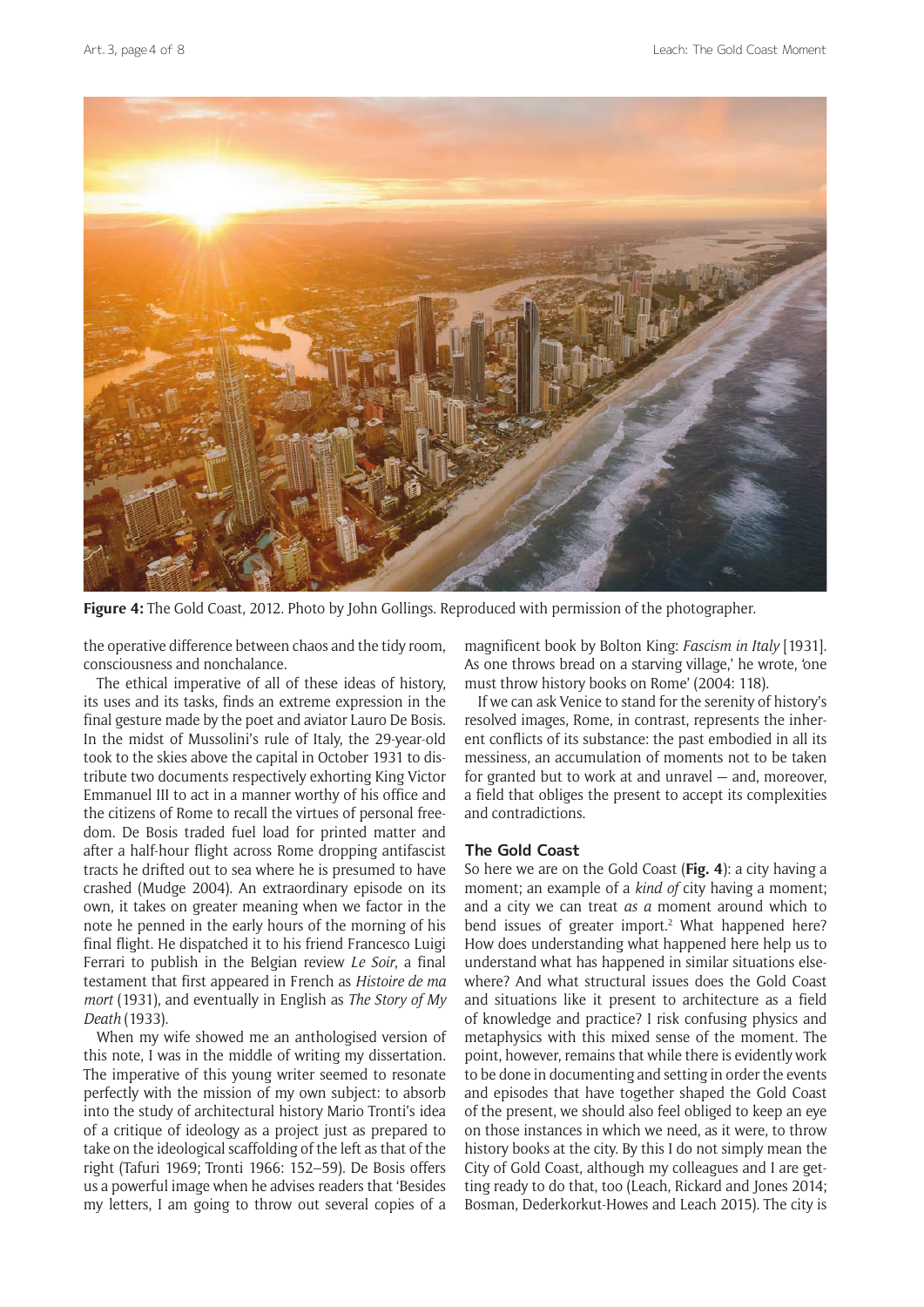also a metaphor for the bastions of ideas and abstractions maintained out of habit, and in this sense the Gold Coast presents a powerful foil against which to view the assumptions we are inclined to make about architecture when we think of it at all.

There is much to commend the pioneering responsibilities and anthropological analogies that are bound up in my being, I think, the first architectural historian ever to open up shop there. In his 1971 study *Los Angeles: The Architecture of Four Ecologies*, British historian Reyner Banham observed that 'like earlier generations of English intellectuals who taught themselves Italian in order to read Dante in the original, [he] learned to drive in order to read Los Angeles in the original' (2009: 5). I have not (yet) taken his advice, or my daughter's example, and learned to surf, but I have been working to get my head around the situation that the Gold Coast encapsulates, and has described, as a moment in the architectural history of Australia and the region; and as a moment, more broadly, in contemporary architecture. The challenge is to engage the subject meaningfully and on its own terms, and to be able to distinguish between, as Skinner had it, 'what is necessary and what is the product merely of our own contingent arrangements.'

As it happens, this is not the first moment in which the Gold Coast has been called to account — although the best examples of the kind of penetrating analysis I think the city can sustain now date to more than half a century ago, when there was a great deal less material to work through, but when the main lines of the Gold Coast's development already appeared to have been committed to the page. Two documents in particular address the *problem* of the Gold Coast, appearing within months of one another at the end of the 1950s, when it was still what Melbourne architect and critic Robin Boyd called 'a sort of cream, or thick skin, skimmed off the top of Australia's mid-century boom' (1960: 69). The first was a special issue of the official journal of the (then Royal) Australian Institute of Architects, *Architecture in Australia*, published in 1959 to coincide both with the Gold Coast receiving its charter and with the Queensland centenary. The second was published in 1960 and concerned Australian culture, cities and architecture more generally, this being Boyd's classic townscape-era reflection on *The Australian Ugliness*.

Many of the elements that would come to be of decisive importance to the city's image had already figured into its building and planning programme by the end of that decade: Bruce Small (who would in 1967 become mayor) had led a delegation to Florida in the mid-1950s and returned home with dreams of extensive canal estates that had been planned out and implemented under the expertise of Viennese émigré Karl Langer; the Brisbane firm Lund Hutton Newell had realised the first 'high-rise' apartment block, Kinkabool; and Melbourne entrepreneur Stanley Korman had built the first integrated hotel and gas station complex (the Chevron), securing the city's second ever liquor licence (after Jim Cavill's Surfers Paradise Hotel) (see Rickard 2013). The Tiki aesthetic had found a toehold there, as had that of what Boyd termed 'Austerica' — neon signs and a 'rainbow of plastic paint' mere extensions of a cultural surface that captured, too, deep suntans and what one writer called a 'climate dictated exposure' (Boyd 1960: 68; see also Kirsten 2007).

There was much to recommend the Gold Coast, wrote several of the critics who contributed to the special issue of *Architecture in Australia*. 'For a holiday the respectable family from the south is happy to leave drab and cold orderliness behind; for a holiday the visiting businessman is eager to explore the tight alleys and dim restaurants, where nobody can be noticed but everyone can be seen.' The list goes on: mothers, children, 'business girls at their prettiest and young men at their keenest,' all exploring the 'ceaseless offerings and lures of every kind [of] synonym to their own desire for the satisfaction denied them in their distant, orderly and boring suburban surroundings.' Still the refrain: 'For a holiday. But nobody would want to live with it. Unconsciously every individual is aware that the precious aspects of life require more than a wild jungle of indecorum' (Editors 1959: 51–52).

In writing of the Australian 'ugliness' Boyd famously begins with a clarification that becomes operative in defining his subject. 'The ugliness I mean is skin deep,' he writes; 'skin is as important as its admirers like to make of it', but 'Australians make much of it', to the extent that one's regard for the surface and its status 'is bound up with the collective character of the Australian people'. When Boyd concludes by observing that the 'Australian ugliness begins with fear of reality', he points to the anxieties bound up in the absorption of the American streetscape into the Australian suburb and the false materiality of their respective buildings: what he describes from the very first pages as 'the surfeit of colour, the love of advertisements, the dreadful language, the ladylike euphemisms outside lavatory doors' — those tendencies that coalesce around Austericanism and the featurism to which the Australian city had become problematically susceptible (Boyd 1960: 1–2, 225).

These documents pull the Gold Coast apart in the mode of an autopsy. The Gold Coast is what happens when Australian architecture takes its eye off the ball. 'It may be too late on the Gold Coast though not elsewhere,' they actually said (Editors 1959: 52).

#### **Architects without Architecture**

When Sydneysider Neville Gruzman met with criticism the first exhibition of entries to the Gold Coast Architecture Awards in 1984, he played into a trope that had already been well established. His suggestion, as reported in the *Gold Coast Bulletin*, was that the architects of Sydney would be doing Australia a favour by heading north in bulldozers and pushing the city into the surf. On the other side of the fence Melbourne architect Ian Douglas observed the following year that 'this is a fun place and it produces fun architecture, not necessarily good architecture' (1985). Although Douglas was more reserved in his judgment than Gruzman, the two concurred with the various writers who had paid attention to the Gold Coast in the decades since it became a city and consolidated its claim as Australia's playground. One looked at the Gold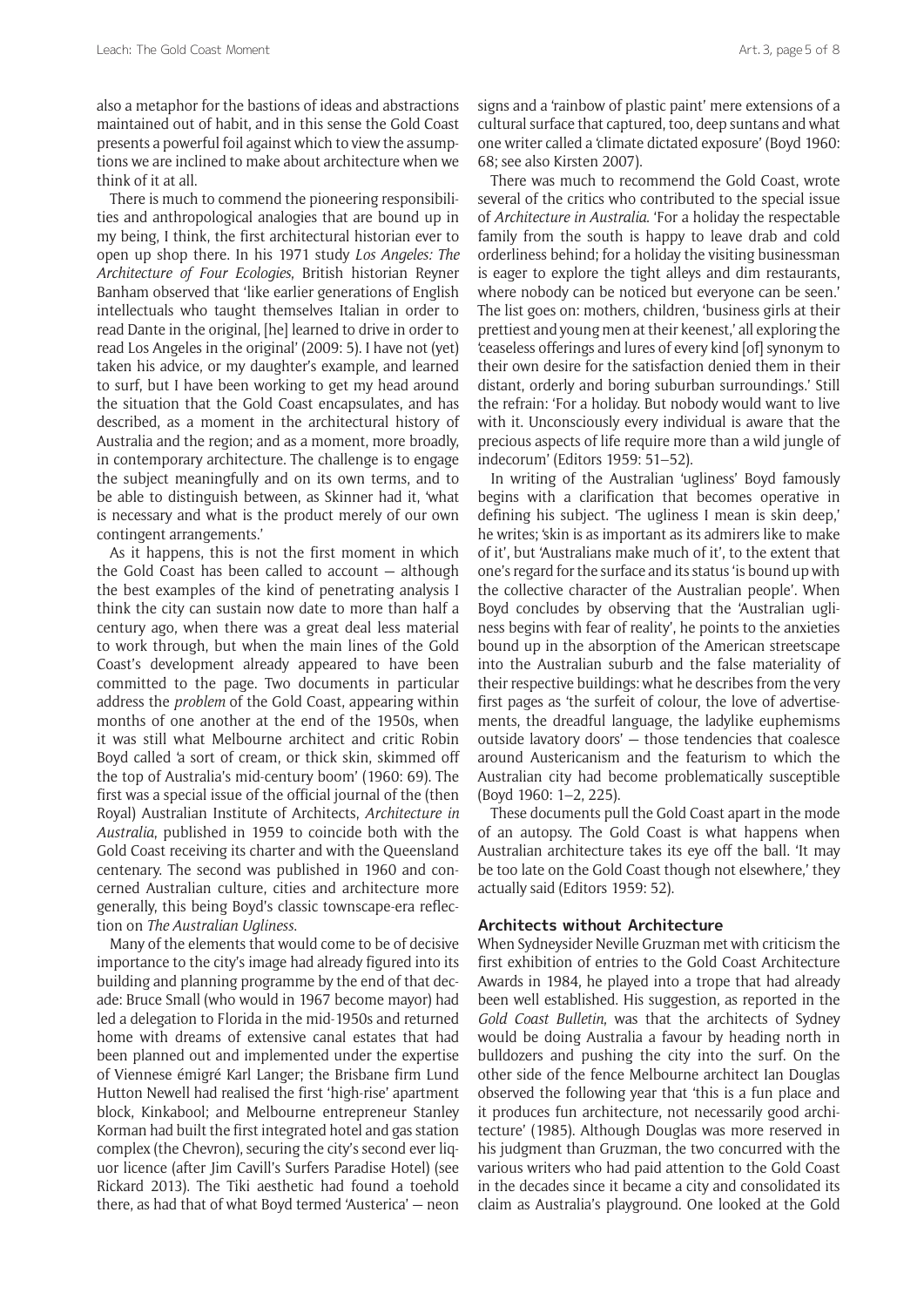

**Figure 5:** Gold Coast, by Milo Dunphy. Reprinted from *Architecture in Australia* (January-March 1959).

Coast with an eye trained to the dangers to Australian architecture that it represented.

Whatever was happening there was at odds with the values habitually seen elsewhere in Australia as a practice variously informed by a meaningful landscape, a larrikin intellectualism and the craft of building. The Gold Coast was a postmodern city haunted by the image of postmodernism (more Jameson 1991 than Jencks 1977).

By the time the Gold Coast Division of the RAIA was established in 1974 there were still only a dozen or so architects in residence here, many of them running local offices for firms based in Brisbane, Melbourne or Sydney in order to supervise the construction of towers or resorts. By the end of that decade the population was a sixth of its current size and the number of architects had doubled. When Bill Heather spoke about the nature of architectural practice on the Coast to the Queensland Chapter of the Institute in Brisbane in 1978, it was also as the inverse of an air of inertia and complacency that he felt had set in throughout the State, and especially in what he called 'the branch office capital of Australia.' He asserted: 'Impatience and ambition should be the order of the day, a restructuring of our activities should attempt to tap the vitality of the small cell rather than let the inertia of the large organism choke the system.'

Heather's address is a typical document of the optimism with which architects on the Gold Coast held their experience in professional practice. The problem of the architecture that made the Gold Coast infamous, though, is much less (1964) than of architects without architecture. We have all the tools we need to study the architects and their work, the builders and their buildings, the developers and their visions, realised or otherwise. We can head to the archives to better assess the agents of growth and development and the circumstances that allowed things to happen at the speeds that they did — and to study those later documents that regard this defining moment of construction and destruction with nostalgia. We can visit buildings, study drawings and talk to designers and inhabitants. We can pore over real estate patterns, brochures, newspaper articles and promotional films to assess architecture's complicity in the Gold Coast subject.

But we are left with the question of what architecture *is* in this setting, and what, consequently, it *does* here. The postmodern moment has already done away with the distinctions we once made between high and low, origins and imitations, that would help us on our way, and there are a suite of studies from the 1970s onwards that offer some clues as to how to proceed. The Gold Coast is not Las Vegas, nor is it Los Angeles, Manhattan, or Dubai but it does pose a conceptual problem that they all share. What, here, is the proper subject of the architectural historian's attentions?

We should remain wary of finding models in the treatment of more famous cases, but perhaps a new book by French sociologist Henri Lefebvre will push things along in an interesting direction. Discovered by Łukasz Stanek as an unpublished manuscript while working through the Lefebvre papers, the book that has now appeared as *Toward an Architecture of Enjoyment* (2014) is the French scholar's only volume to take the philosophy of architecture as its subject. His topic, though, is an architecture that is problematised by the irreconcilability of those practices involved in the production of space as modern architecture's 'privileged medium' with either 'the prestigious art of erecting monuments' or the 'professional's contribution to the indispensable activity of construction' (Stanek 2014: 3). The book was prompted by a reading of the Spanish resort town of Benidorm in Costa Blanca, with which he begins, and which sprang up seemingly in the 1950s and '60s from no-where, slinking into varying states of borrowed glamour and disrepute in the decades that followed.

Benidorm provides a 'critique of asceticism', argues Stanek (2014: viii), and cities like it present an impediment to what we might think of as architecture's strongest values, which are quickly traded for an infrastructure based on pleasure and relaxation and their paradoxical offer of an urbanised experience of 'getting away from' the city. The high-rises of these cities are hotels and apartment blocks rather than corporate headquarters, their permanent populations oriented towards the various service industries that keep afloat an economy built on permanent transience. We could indeed read the Gold Coast against these themes, adding it to an international suite of cities measured against the questionable success of Miami Beach, Honolulu and Acapulco: cities and territories famous for their brash development logic and poor grasp of architectural quality that nonetheless proffer settings in which to set aside the rigours of the working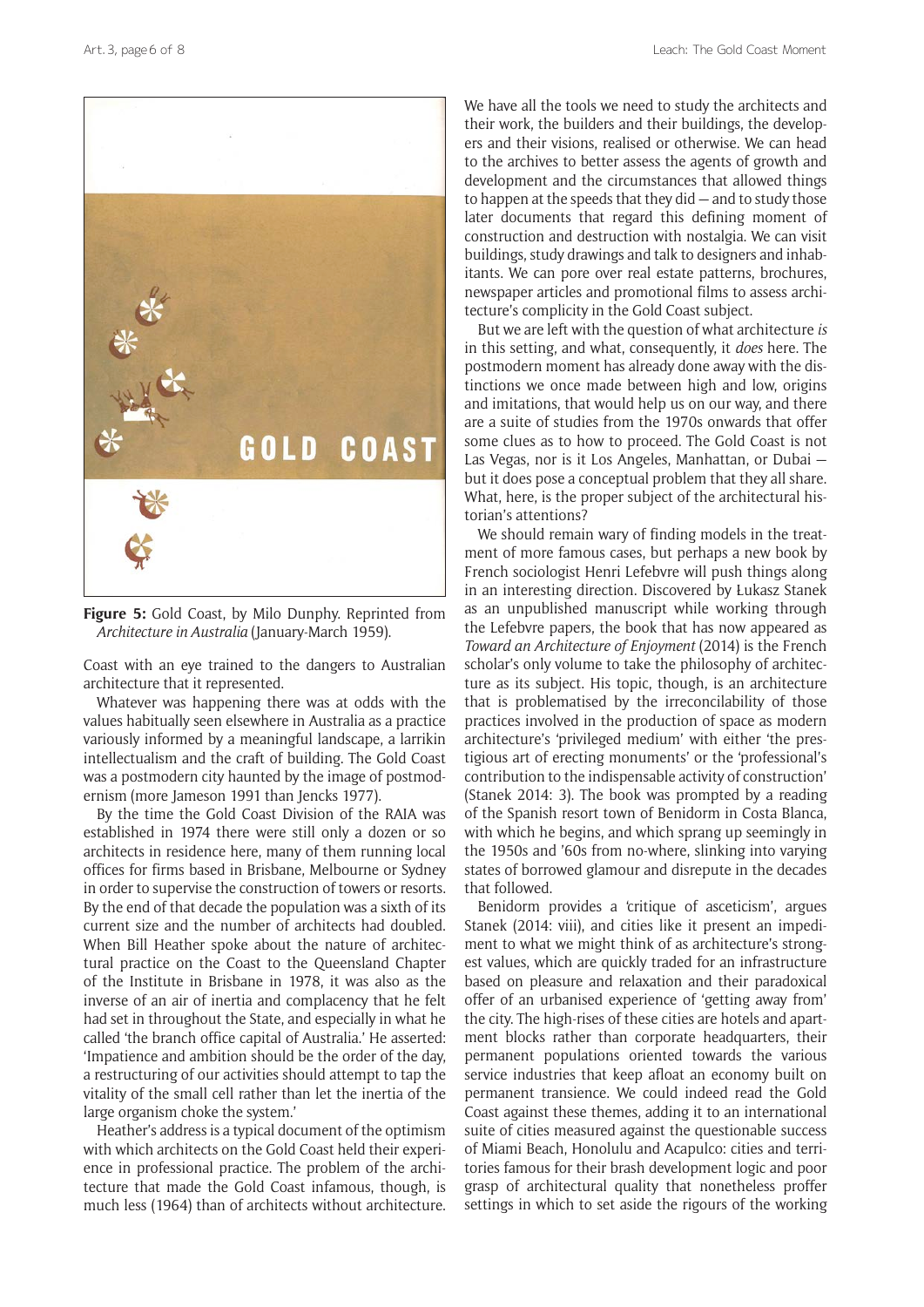year. These cities together describe a threat to architecture with a capital 'A' by means of their patent subordination of architectural ideas to the logic of pleasure (and of development and real estate speculation as peculiar manifestations of the same).<sup>3</sup> And a threat, too, to the maturity for which a city of substance might yearn. Again, Lefevre: 'Unfortunately, beaches can support no constructions other than those that are forgotten. Anything more and the structure would obliterate the space of enjoyment, in the process destroying its most characteristic feature: fluidity, transition' (Lefebvre 2014: 49).

The response to such criticisms as those tabled by Gruzman and Douglas is that outsiders simply don't *get* the Gold Coast — a singular city, distinctive, replete with exceptional experiences. One forgives its ambivalent relationship with those measures to which other, older cities are beholden, by-products as they are of what architect Eddie Hayes had already described in 1958 as an enthusiastic and indiscriminate development, an era of naïve innocence and surgical cynicism to which nostalgia now accrues. It remains to history, though, to test the substance of this past, and to hold the present accountable for the values it finds therein.

# **Begging the Questions**

We could trade the image of the young boy on Benedetto's tympanum with which we began for that of Milo Dunphy's frontispiece for the Gold Coast issue of *Architecture in Australia* (**Fig. 5**). There is a danger, of sorts, in taking comfort in a respite from reality or indeed in the security of the Gold Coast's singularity. Matthew Condon recently recalled the reflections of novelist Frank Moorhouse: 'Maybe I saw the Gold Coast as a sort of urban nervous collapse, because as a city of holidaymakers it was a city of people exhausted from a year's work, on the edge, worn out, recovering' (Condon 2014: 12). It has, as Boyd had already observed in *The Australian Ugliness*, long served to embody Australia's collective anxieties, played out on surfaces rendered substantial. Moorhouse extends this idea to the city entire. The Gold Coast 'resembled a city that had been designed as an architect's model of a highrise city' (2011) — discarded and washed up on the beach. Here, in the end, is our subject: the negotiation of ideas and reality, of intentions and their consequences.

In a preface to the second edition of (1980) NB preface unpaginated. It would be problematic to directly invoke Tafuri's premises for architectural history as to catechise the Gold Coast in relation to its participation in the 'development of capitalist society' — although I would not rule it out as a theme. Tafuri's clarification, however, does identify a stance that those researching and writing about architectural history might well take; one that allows this work to serve the historian's vocation in a very precise way — to act as a critic and conscience to architectural culture and society; to set aside nonchalance in favour of consciousness; and to accord the moment its proper dignity. 'First in the anticipation of ideologies and in begging the questions': What is architecture, as an *institution*, here on the Gold Coast? What kind of critical distance do we need

to bridge the representational distance between what actually happened and what we think happened here? And what is its substance? Is it a shield that prevents us from gaining clarity over the effects of past decisions and actions over the present? Or a lens that comforts us with images of the simpler life?

The Gold Coast is indeed having a moment, but to the detriment of the city's long-term prospects and to the detriment of architecture's capacity to act upon the city as a force for good, it is a moment that is too open to trading image for substance. And so the job remains to write the volumes that might yet be thrown down on Surfers. It will give the beach goers something to read and it might wake from their reverie those for whom the image of the city and the image of criticality are enough.

#### **Author's Note**

This essay was presented as the author's Inaugural Lecture as Professor of Architectural History at Griffith University, Australia, on October 10, 2014. It documents, in part, work currently funded by the Australian Research Council as Future Fellowship project FT120100883.

#### **Notes**

- <sup>1</sup> Porter takes a stance in this article on the name of Benedetto (147–148), which I have followed here. He also directs his reader to an early definitive reading of the tympanum by Adolphe Duchalais (1855).
- <sup>2</sup> For a description of this city, see Leach 2014.
- <sup>3</sup> Stanek rightly points to the stake of Tafuri's ideas in this problem, especially as explored in *Progetto e utopia* (1973). See Stanek (2014), xxxiv.

# **References**

- **Anon** 1984 Architects Thumb Noses at Dozers. *Gold Coast Bulletin*, May 8. Clippings file, Gold Coast Architecture Awards Archive, Griffith University (GCAAA).
- **Anon** 1985 'Modest Building' Wins Main Award. *Gold Coast Bulletin*, May 11. Clippings file, GCAAA.
- **Banham, R** 2009 *Los Angeles: The Architecture of Four Ecologies* (1971). Los Angeles: University of California Press.
- **Bloch, M** 1944 *Apologie pour l'histoire ou métier d'historien*. Paris: Colin.
- **Bosman, C, Dederkorkut-Howes, A,** and **Leach, A** (eds) 2015 *Off the Plan: The Urbanization and Development of the Gold Coast*. Collingwood, Vic.: CSIRO Publishing. Forthcoming.
- **Boyd, R** 1960 *The Australian Ugliness*. Melbourne: Cheshire.
- **Burke, P** 1991 *The French Historical Revolution: The Annales school, 1929–89*. Stanford, Calif.: Stanford University Press.
- **Cambrai, G, de** 2014 *Barlaam and Josaphat: A Christian Tale of the Buddha*, trans. Peggy McCracken. London: Penguin.
- **Collini, S** 2012 *What Are Universities For?* London: Penguin.
- **Condon, M** 2014 Skin city. *Courier Mail QWeekend*, September 27–28, pp. 10–14.